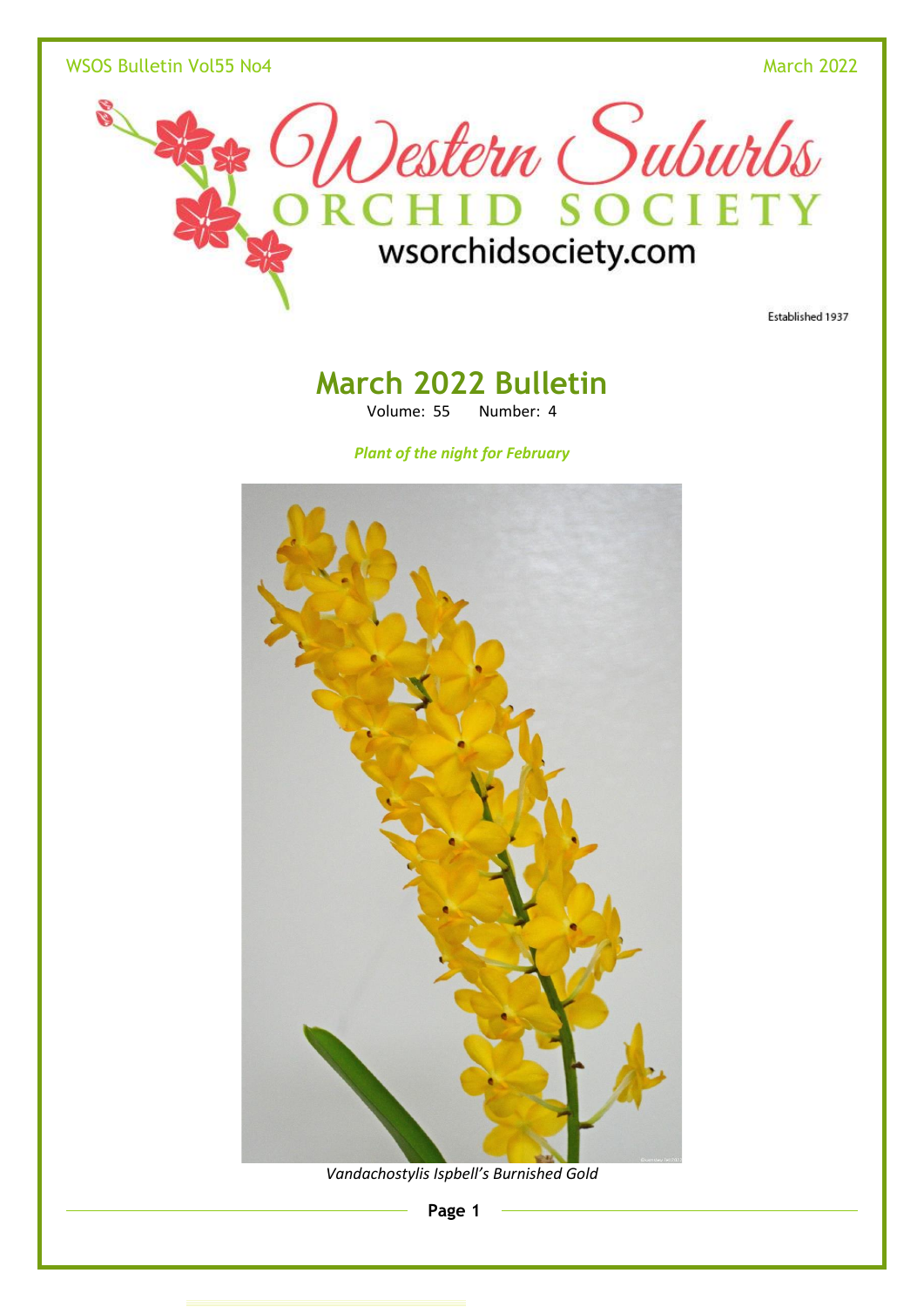#### WSOS Bulletin Vol55 No4 March 2022

#### *Contents:*

- Editorial: page 2
- Arthur's Notes: page 3
- Shows and Events: page 4
- Novice Nook: page 5
- Bob's prices: page 6

#### *Next Meeting:*

March 21st from 7pm Jonathan Clark on deflasking

### *Meeting Address:*

Uniting Church Hall 13 Carrington Rd, Strathfield

#### *Websites:*

[www.wsorchidsociety.com](http://www.wsorchidsociety.com/) [www.flickr.com/photos/wsos/](http://www.flickr.com/photos/wsos/) [www.orchids.org](http://www.orchids.org/)

*Email:* enquiries@wsorchidsociety.com

#### *Facebook:*

Search for the group "Western Suburbs Orchid Society" and join

#### *Submissions:*

At meetings or via email to the Editor before the first Monday of the month.

#### *Management 2022: President and Editor:*

Samantha Stevens samstev@optusnet.com.au 0401 713 888 *Vice President:* Peter Meyer peter@petermeyerblinds.com.au 0416 226 520 *Secretary:* TBA secretary@wsorchidsociety.com *Treasurer:* Peter McBryde petermcbryde@gmail.com 0408 722 171 *Committee:* Jan Binovec Jonathan Clark Tania Lam

# **Editorial**

Last month we started our new Growing Competition. Lots of people grabbed a plant so the race is officially on! There are still several plants available for anyone who missed out and we'll have some at the next meeting.

Coming up this month our own Jonathan Clark will be telling us all about deflasking Paphs. Deflasking is always a tricky business so it's worth knowing all the dos and don'ts. Come along and learn how it's done.

The latest COVID rules have been eased enough that masks are no longer required. You can of course still wear a mask if you want to.

We're still on the hunt for a new secretary. If you're able to help out I'm sure the whole Society would appreciate it. Please contact myself or Peter Meyer if you're interested, or even if you want to find out more about the role.

Here's a quick photo of my latest flowering. I won this plant in the WSOS raffle in December last year. This is the first flower open, and as you can see there are a couple more buds coming up behind it. There's also a second spike. It's quite a cutie, and I love the darker colours.

Cheers, Sam.



Sam's Miltonia moreliana x russelliana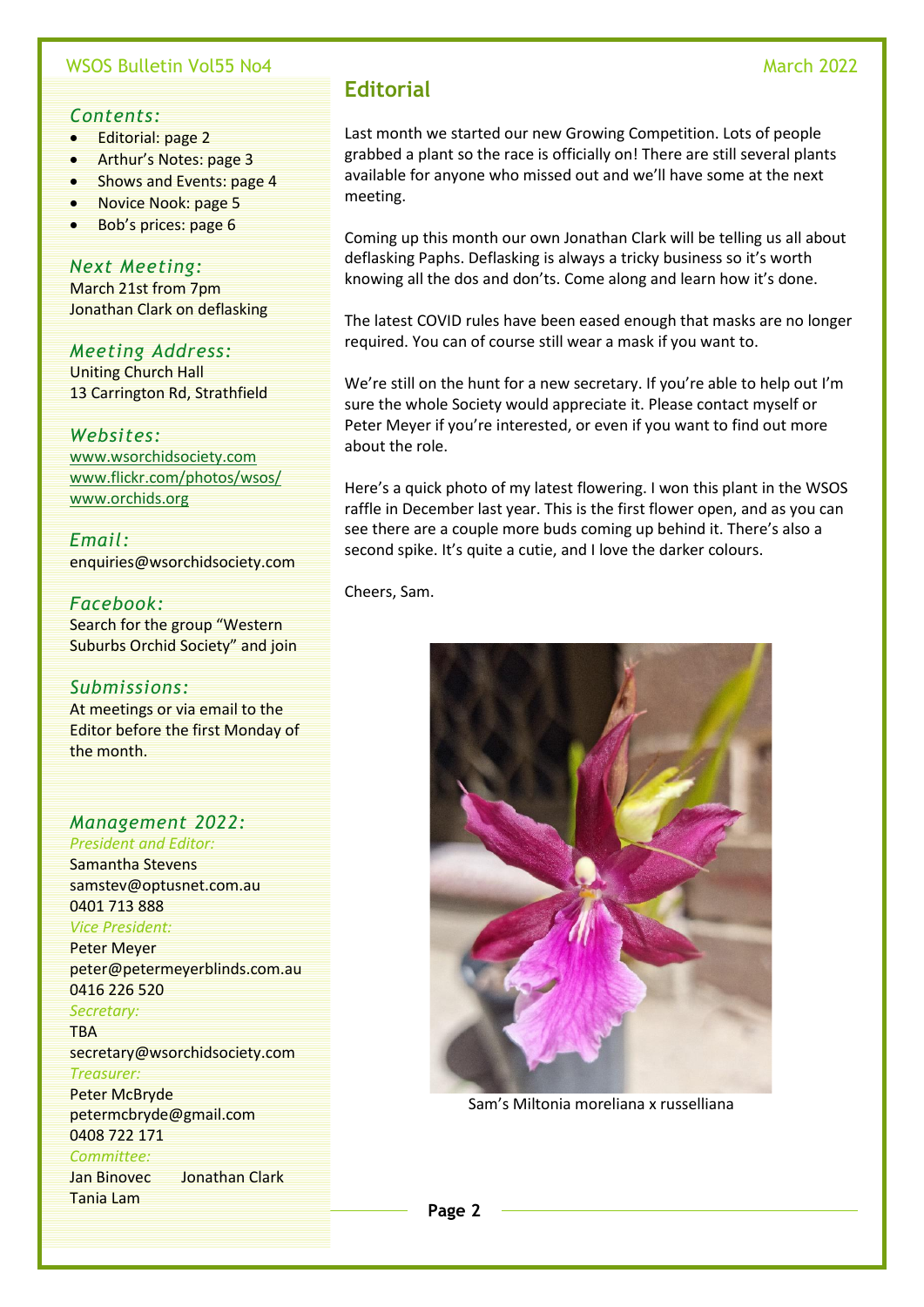# WSOS Bulletin Vol55 No4 March 2022 **Minutes of WSOS monthly meeting held on 21st February 2022**

### **General Business:**

- Happy New Year! And Year of the Tiger!
- COVID rules means that masks and social distancing are back on until end of February.
- Our shows for 2022 are booked at Ashfield Mall.
- Until we get a Secretary, please can someone help Sam out and do the typing of the minutes at meetings while she's trying to talk?
- Growing Comp plants were sold for \$12 each. Please see the Rules included with the February bulletin.

**TONIGHT'S SUPPER:** Thank you Peter McBryde **RAFFLE PRIZES:** Dimitri Mitsios x2, Peter McBryde, John Costa, Frances Turner, and visitors Mitilly and Bevegah (apologies for the spelling) **BIRTHDAY RAFFLE**: January = Frances Turner; February = Peter McBryde **PLANT OF THE NIGHT:** Vandachostylis Ipsbell's Burnished Gold by Dimitri Mitsios

# **Arthur's Notes**

Number of exhibitors = 5 Number of plants exhibited = 24 Total views WSOS Flickr Photo Pages = 876684 Number of Photos on Flickr Photo Pages = 2777

Plant of the night was the lovely Vandachostylis Ispbell's Burnished Gold exhibited by Dimitri Mitsios.

#### **Orchid Genera Name Abbreviations:**

The Royal Horticultural Society has provided a list of orchid genera name abbreviations to save time and simplify the process of writing orchid names on tags or on entry forms for meetings or show judging. Here are a few from the judging results at the February meeting:

Van. Ispbell's Burnished Gold Van. Is the RHS abbreviation of genera name Vandachostylis

Rly. Swan's Shy Rly. Is the correct RHS abbreviation of genera name Rhyntonleya

Rth. Jungle Jumbalaya Rth. Is the correct RHS abbreviation of genera name Rhyncattleanthe

Ctt. Rosella Fire

Ctt. Is the correct RHS abbreviation of genera name Cattlianthe

It's still fine to use the old genera abbreviations (Slc, Blc, etc), because the task of going through a big collection and fixing every tag is just enormous.

Google RHS "orchid genera abbreviations" to find the alphabetical list of standard abbreviations for natural and hybrid generic names. This list also provides the genera used in making complex hybrids, EG: Vandachostylis (Van.) = Rhynchostylis × Vanda.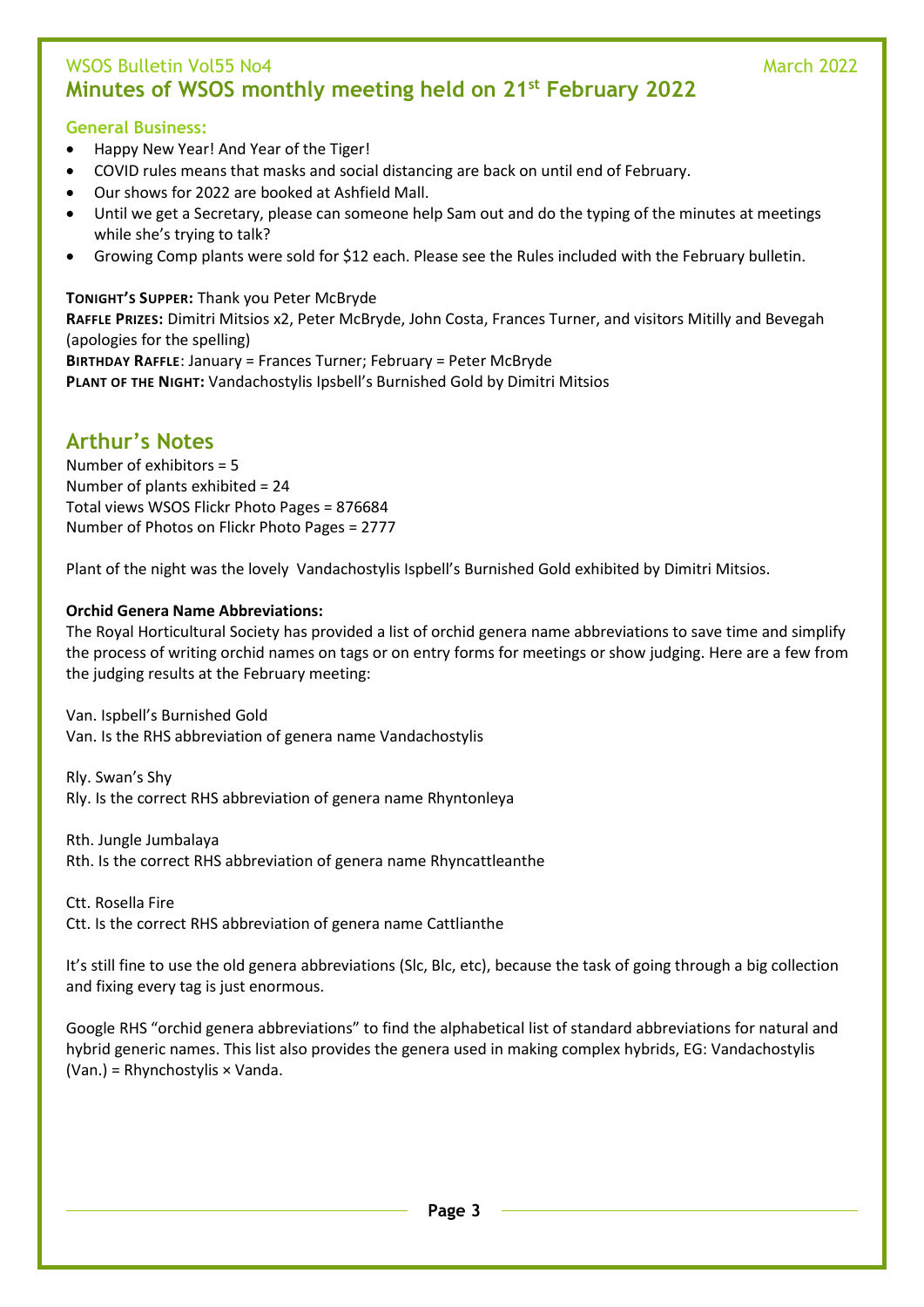# wsos Bulletin Vol55 No4 March 2022 **Orchid Shows for 2022**

Orchids Out West on 27-29th May at the Hawkesbury Race Club on Hawkesbury Valley Way, Clarendon. St Ives Orchid Fair on 19-21<sup>st</sup> August at the St Ives Showground on Mona Vale Rd.

WSOS shows dates are confirmed as 25-28<sup>th</sup> August for our Winter Show and 20-23<sup>rd</sup> October for our Spring Show, both at Ashfield Mall.

Bankstown OS will be at the Easter Show, 12-13<sup>th</sup> and 18-19<sup>th</sup> April. They also have two shows planned: 19-22<sup>nd</sup> May at Chester Square shopping centre on Leicester St, Chester Hill. 14-17<sup>th</sup> July at Lidcombe shopping centre on Parramatta Rd, Lidcombe.

# **WSOS events for 2022:**

Here's what we have planned for the year:

| March     | Jonathan Clark on deflasking                    |
|-----------|-------------------------------------------------|
| April     | Irene and Ian Chalmers on their watering system |
| May       | <b>Bob the Bark Man</b>                         |
| June      | Gary Hodder on Deciduous Dendrobiums            |
| July      | <b>Orchid Auction</b>                           |
| August    | Talk on Cymbidiums (TBC)                        |
| September | Getting to Know You                             |
| October   | AGM                                             |
| November  | Talk for beginners (TBC)                        |
| December  | Christmas Party                                 |

We're always open to suggestions so if anyone has any ideas for future events, please talk to a Committee member.



Dendrobium victoriae reginae 'Blue Bouquet'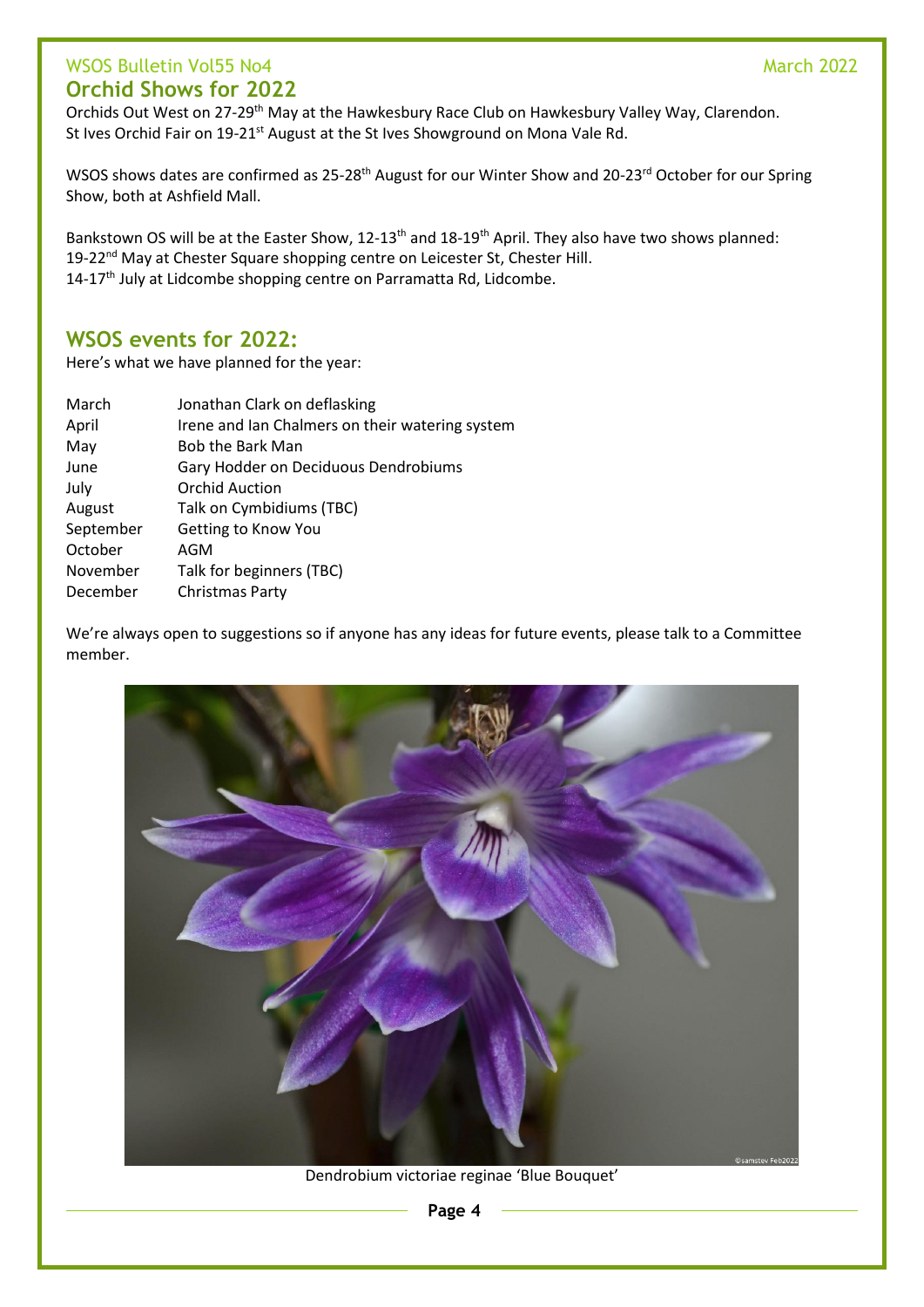# WSOS Bulletin Vol55 No4 March 2022 **Novice Nook**

#### **GROWING GUIDE FOR PAPHIOPEDILUMS**

By Ray Clements

Paphiopedilums, more commonly known as Slipper Orchids, are shade loving plants from areas throughout Asia. They usually grow amongst rocks, moss and leaf litter in damp but well drained positions. Blooms are long lasting and are available in a range of colours. There are three main styles of flowers popular amongst growers. These are the complex hybrids which have large round flowers with broad segments and bloom during the winter. The second group are the maudiae types which have attractive tessilated leaves and smaller flowers. The third group are the multiflorals, sometimes with 4 or 5 flowers on a stem. They have long strap like green leaves and are the slowest to grow.

*Temperature & Light.* Slippers are generally tolerant of a broad range of temperatures, however protection from frosts is necessary, especially for the maudiae and multifloral types. They thrive in conditions soft ferns such as maidenhair enjoy. The multiflora group will enjoy a little brighter light than the other two groups.

*Watering & Fertilising.* Watering should be sufficient to keep the root system just damp. It is important to avoid over watering so even short dry periods are ok. The root system on Paphs can be easily damaged if the potting medium is old or the plants are overwatered. As a guide, water twice a week in summer and once a week in winter, depending on the weather of course. It is best to water during the morning in winter and evenings during summer. Try to avoid water lying on the leaves for lengthy periods. Include a balanced (flowering formula) fertiliser into the water at half the recommended strength, every second watering. A dusting of Dolomite occasionally will add calcium and help keep the media sweet.

Potting. A standard pot just big enough to contain the root system is adequate. Use a mix of large grade OrchidMate Coconut Husk Chips or pine bark with added perlite, styrene or charcoal. Media must be coarse enough to allow good drainage but still remain damp for a few days. As a guide, in a 150mm pot use 10-15mm bark.

*Pests & Disease.* Slippers appear resistant to orchid virus. Fungus can develop on the leaves or in the leaf axils, usually due to overwatering. Mealy bug can sometimes attack leaves and roots but is easily controlled with Rogor or similar. These plants are relatively pest free.



Paphiopedilum Lynleigh Koopowitz